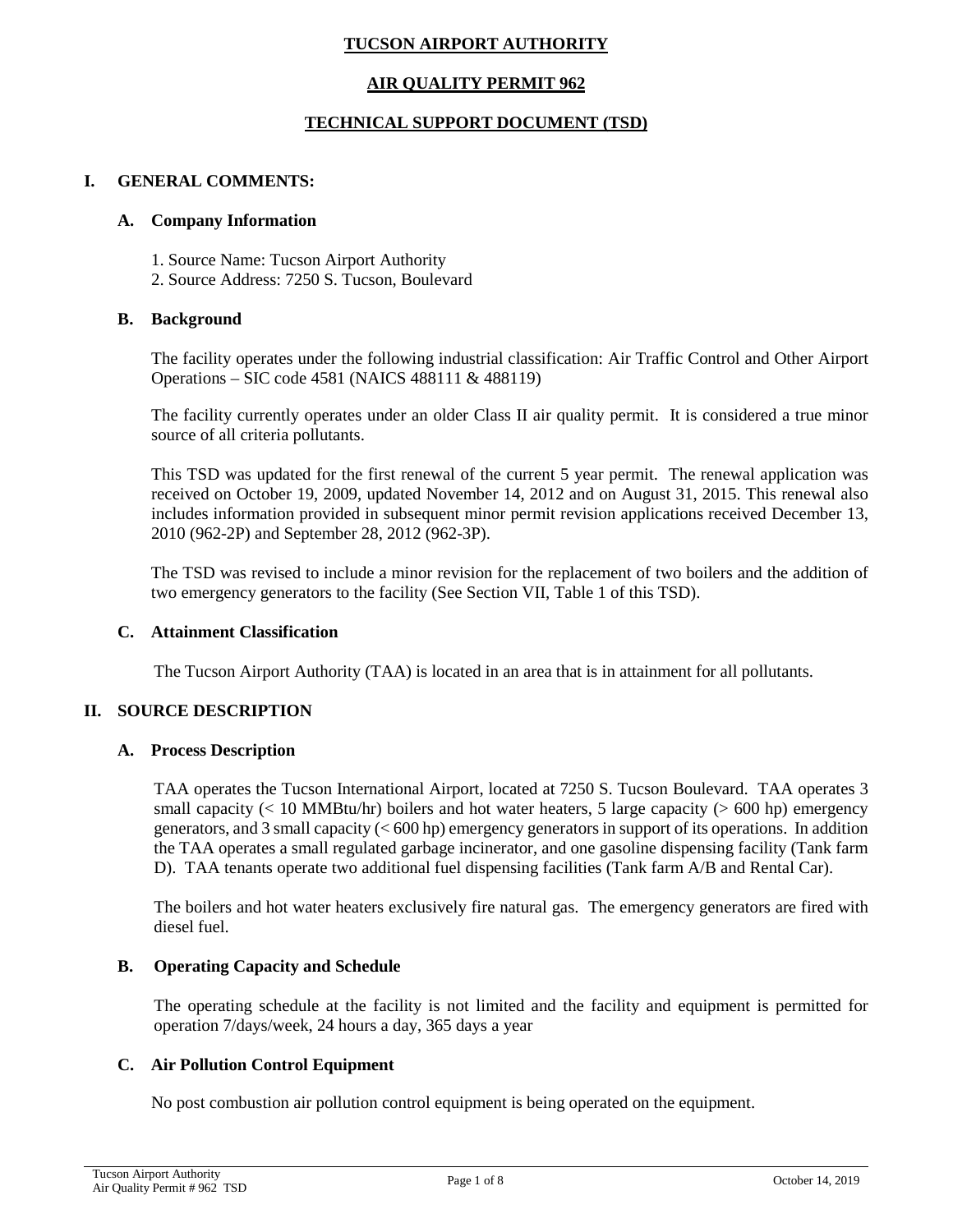### **III. REGULATORY HISTORY**

TAA is currently in compliance with all Pima County Code requirements.

#### **IV. EMISSIONS ESTIMATES**

TAA owns and operates installations and equipment that require a permit in accordance with Title 17. PCC 17.12.140.B.2 and 3.

Emission estimates for the equipment and operations at TAA were derived using emission factors from the following AP-42 tables:

Tables 3.3-1 thru 3 and 3.4-1 thru 4 (Diesel Industrial Engines and Large Stationary Diesel Engines) were used for emergency generator emission factors. Tables 1.4-1 & 2 were used for the natural gas boilers.

Tables 2.1-2, 7, 9, and 12 were used for the incinerator.

Table 5.2-7 was used for the gasoline dispensing facilities

Federal requirements currently limit NSPS/ NESHAP "emergency" designated generators to operate no more than 100 hours of operation for maintenance and readiness testing and demand response purposes while there is no limit on hours of operation during true emergencies.

There are 6 units subject to NESHAP, Subpart ZZZZ, and two newer units subject to NSPS, Subpart IIII.

In accordance with the federal limits, the controlled facility-wide PTE has been calculated limiting each generator to 100 hours of operation for maintenance and readiness testing. Operation of the natural gas boilers and hot water heaters are not limited by the permit.

The following tables outline TAA's controlled and uncontrolled potential to emit pollutants.

| <i>Uncontrolled</i> <sup>1</sup> Facility-Wide Potential Emissions of Pollutants (tons/yr) |                                               |           |       |       |          |                 |                   |     |              |               |
|--------------------------------------------------------------------------------------------|-----------------------------------------------|-----------|-------|-------|----------|-----------------|-------------------|-----|--------------|---------------|
|                                                                                            | <b>Conventional or Criteria Air Pollutant</b> |           |       |       |          | <b>NSPS</b>     | <b>HAPs</b>       |     |              |               |
| PM <sub>2.5</sub>                                                                          | $PM_{10}$                                     | <b>PM</b> | NOx   | VOC   | $\bf CO$ | SO <sub>2</sub> | Lead <sup>2</sup> | N/A | <b>Total</b> | <b>Single</b> |
| 4.16                                                                                       | 5.20                                          | 5.85      | 59.07 | 16.01 | 16.03    | 8.99            | .02               | N/A | 2.61         | < 2.61        |

<sup>1</sup> Boilers operating 8760 hr/yr, and Emergency generators operating 500 hours.

2 These are estimates from AP-42, Tables 2.1-2.

|                                                                             | <i>Controlled</i> <sup>1</sup> Facility-Wide Potential Emissions of Pollutants (tons/yr) |           |       |            |      |                 |                   |     |              |               |
|-----------------------------------------------------------------------------|------------------------------------------------------------------------------------------|-----------|-------|------------|------|-----------------|-------------------|-----|--------------|---------------|
| <b>NSPS</b><br><b>Conventional or Criteria Air Pollutant</b><br><b>HAPs</b> |                                                                                          |           |       |            |      |                 |                   |     |              |               |
| $PM_{2.5}$                                                                  | $PM_{10}$                                                                                | <b>PM</b> | NOx   | <b>VOC</b> | CO   | SO <sub>2</sub> | Lead <sup>2</sup> | N/A | <b>Total</b> | <b>Single</b> |
| 0.62                                                                        | 0.69                                                                                     | 0.88      | 15.32 | 2.74       | 6.20 | 1.75            | Neg.              | N/A | 0.37         | <.37          |

<sup>1</sup> Emergency generator engine PTE is calculated on limited operation of the emergency generators (100 hr/year). Boiler PTE is calculated on unlimited operation. Incinerator Operation based on a throughput limitation of 4000 lb/year of Regulated Garbage. GDF facilities operating with 94% Control efficiency for displacement losses using onboard vehicle refueling systems.

<sup>2</sup> These estimates are negligible.

# **V. APPLICABLE REQUIREMENTS**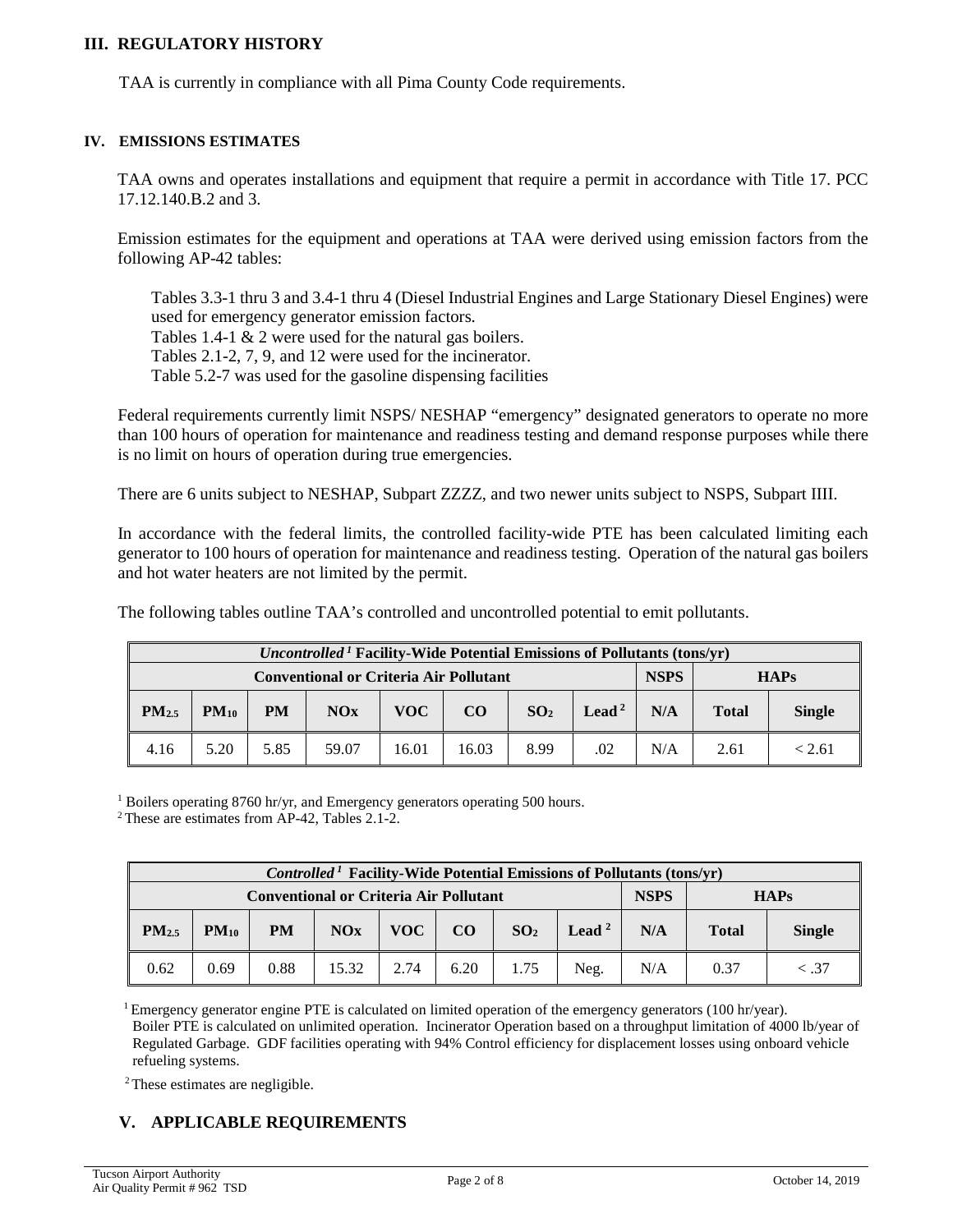## **40 CFR, Part 60 Standards of Performance for New Stationary Sources**

| Subpart A    | <b>General Provisions</b>                                            |
|--------------|----------------------------------------------------------------------|
| Subpart IIII | NSPS for Stationary Compression Ignition Internal Combustion Engines |
| Appendix A   | Test Methods                                                         |

### **40 CFR, Part 63 National E missions Standards for Hazardous Air Pollutants for Source Categories**

| Subpart A    | <b>General Provisions</b>                                   |
|--------------|-------------------------------------------------------------|
| Subpart ZZZZ | NESHAP for Reciprocating Internal Combustion Engines 'RICE' |
|              | Subpart CCCCCC NESHAP for Gasoline Dispensing Facilities    |

### **Pima County Code Title 17, Chapter 17.12 – Permits and Permit Revisions**

### **Article I – General Provisions**

| 17.12.010 | <b>Statutory Authority</b>                            |
|-----------|-------------------------------------------------------|
| 17.12.020 | Planning, Constructing, or Operating Without a Permit |
| 17.12.040 | Reporting requirements                                |
| 17.12.045 | Test methods and procedures                           |
| 17.12.050 | Performance tests                                     |
| 17.12.080 | Permit Display or Posting                             |
|           |                                                       |

## **Article II – Individual Source Permits**

- 17.12.165 Permit application processing procedures for Class II and Class III permits
- 17.12.185 Permit contents for Class II and Class III permits
- 17.12.235 Facility Changes that require a permit revision
- 17.12.240 Procedures for certain changes that do not require a permit revision Class II or Class III
- 17.12.255 Minor Permit Revision
- 17.12.260 Significant Permit Revision
- 17.12.270 Permit Reopenings Revocation and reissuance Termination
- 17.12.350 Material permit condition

### **Article III – Emissions from Existing and New Nonpoint Sources**

- 17.16.070 Fugitive dust emissions standards for motor vehicles
- 17.16.080 Vacant lots and open spaces
- 17.16.090 Roads and Streets
- 17.16.100 Particulate materials
- 17.16.110 Storage Piles

### **Article VI – Individual Source Permits**

17.12.520 Fees related to Class II and Class III permits

## **Pima County Code Title 17, Chapter 17.16 – Emission Limiting Standards**

### **Article I – General Provisions**

- 17.16.010 Local rules and standards; Applicability of more than one standard
- 17.16.020 Noncompliance with applicable standards
- 17.16.030 Odor limiting standards

# **Article II – Visible Emission Standards**

- 17.16.040 Standards and applicability (includes NESHAP)
- 17.16.050 Visibility limiting standard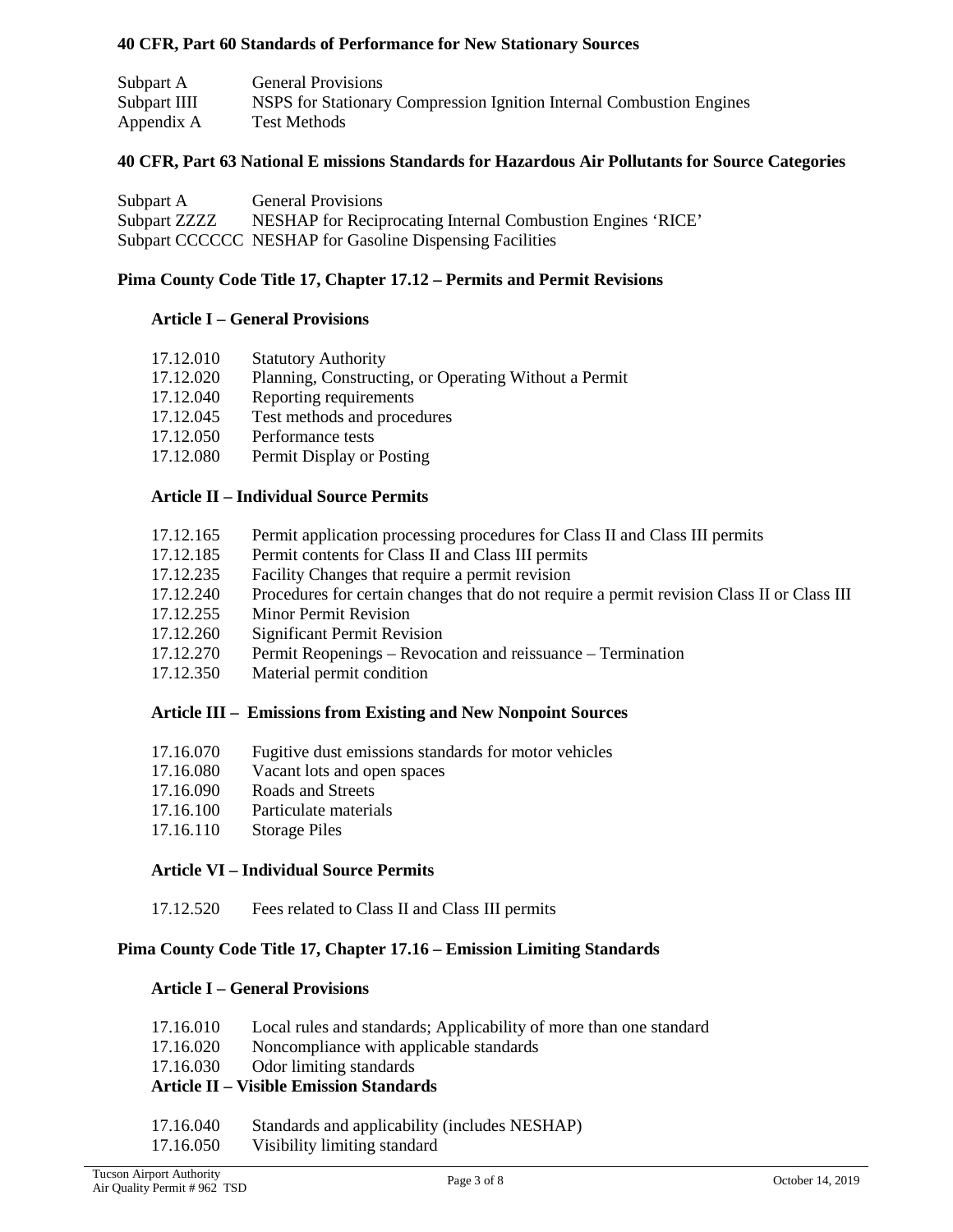### **Article II – Emissions from Existing and New Nonpoint Sources**

- 17.16.070 Fugitive dust emissions standards for motor vehicle operation
- 17.16.080 Vacant lots and open spaces
- 17.16.090 Roads and streets
- 17.16.100 Particulate Materials
- 17.16.110 Storage Piles

## **Article IV – New and Existing Stationary Source Performance Standards**

| 17.16.130 | Applicability |
|-----------|---------------|
|-----------|---------------|

- 17.16.165 Standards of performance for fossil-fuel fired industrial commercial equipment
- 17.16.170 Standards of performance for incinerators
- 17.16.340 Standards of performance for stationary rotating machinery
- 17.16.430 Standards of performance for unclassified sources

## **Article V – Emissions from New and Existing Portable Sources**

17.16.470 Roadway and site cleaning machinery

## **Pima County Code Title 17, Chapter 17.20 – Emissions Source Testing and Monitoring**

| 17.20.010 | Source sampling, monitoring and testing |
|-----------|-----------------------------------------|
| 17.20.040 | Concealment of emissions                |

## **Pima County Code Title 17, Chapter 17.24:**

17.24.020 Recordkeeping for compliance determination

# **VI. REQUIREMENTS SPECIFICALLY IDENTIFIED AS NON-APPLICABLE**

40 CFR Part 63 NESHAP Subpart JJJJJJ has been identified as non-applicable since the boilers operate exclusively on natural gas. Should the boilers be modified to fire fuel oil and become subject to Subpart JJJJJJ in the oil firing subcategory as defined in 40 CFR 63.11237 a significant permit revision will be required and compliance with Subpart JJJJJJ will be required within 180 days of the effective date of the fuel switch.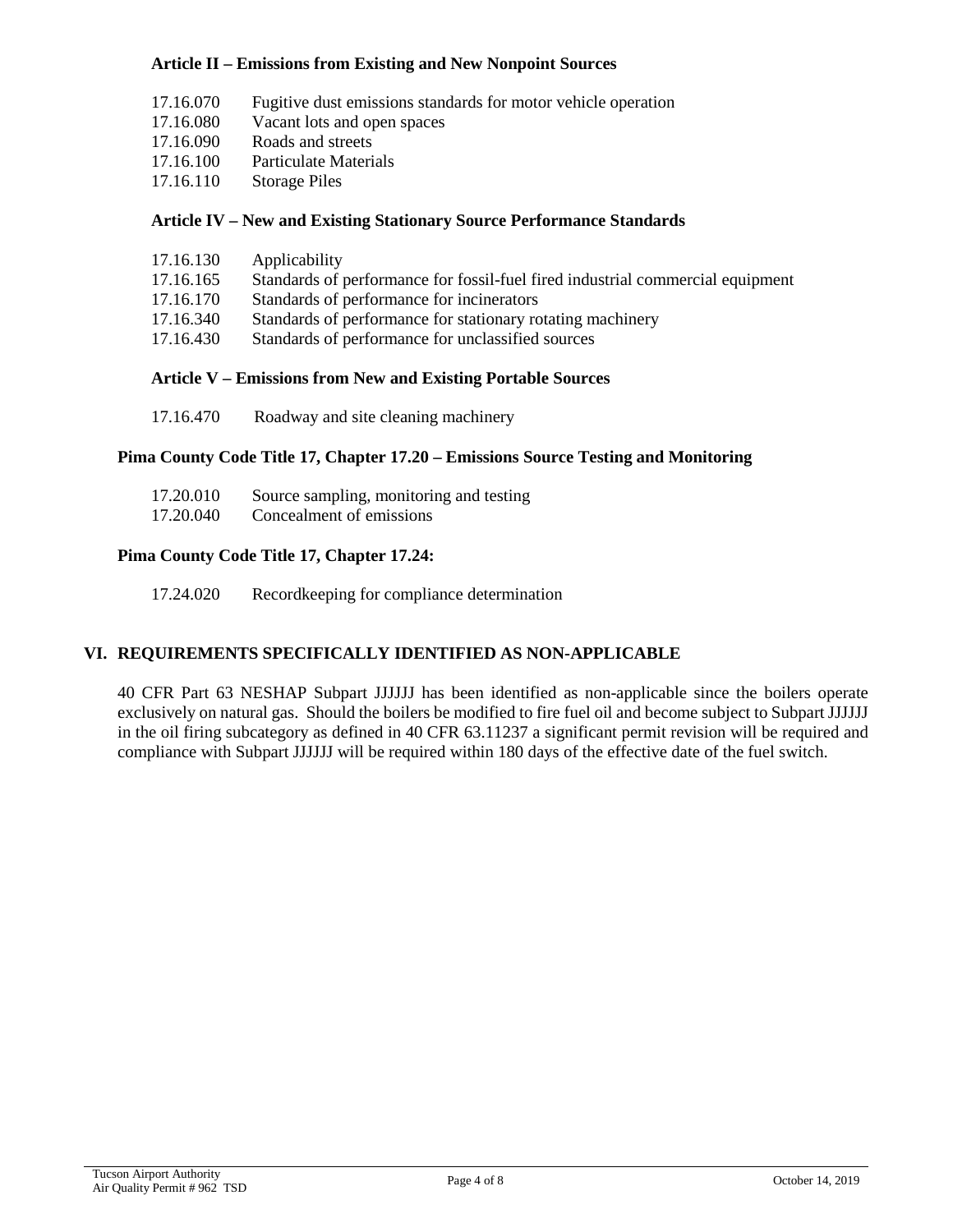## **VII. PERMIT CHANGES and APPLICABILITY DETERMINATIONS**

| <b>Date Received</b> | <b>Permit Action ID and Description</b>                      |
|----------------------|--------------------------------------------------------------|
| 4/8/2019             | 962-0102P: Minor Revision to replace two boilers and add two |
|                      | emergency generators.                                        |
|                      |                                                              |
|                      |                                                              |
|                      |                                                              |
|                      |                                                              |
|                      |                                                              |
|                      |                                                              |
|                      |                                                              |

#### **Table 1: Summary of Permit Actions within the current permit term.**

## **A. Permit and Permit Summary**

The Specific Conditions have been organized into permit sections specific to the equipment and emission source categories at the facility. Many of the conditions in the previous permit may no longer apply and NSPS and NESHAP requirements apply to the generators. In addition conditions for the operation of a regulated garbage incinerator and gasoline dispensing facilities have been added to Sections 4 and 7. And a basic fugitive dust control plan has been added to Section 8 of the permit.

## **B. General Applicability (Section 1):**

This Section of the permit provides a reference for the PCC and federal rules that apply to the facility and operations, and to help organize the permit sections. Specific Conditions relating to the applicability of permitted facility sources are included in Section 9.

### **C. Facility-Wide Operations (Section 2):**

This Section incorporates the facility wide provisions applicable to all sources at the facility and is used to streamline provisions applicable to the specific sources and operations in other Sections of the permit. The facility-wide provisions include the following: voluntary limitations, general control standards, materials handling standards, odor limiting standard, opacity limit, visibility limiting standards, and asbestos requirements for demolition and renovation activities. This Section also includes the facilitywide provisions for monitoring, recordkeeping, reporting requirements, facility changes, and testing requirements.

### **D. Fossil Fuel Fired Industrial and Commercial Equipment (Boilers and Heaters) (Section 3):**

This Section incorporates applicable PCC requirements and imposes restrictions for boilers, heaters, and fuel fired equipment to avoid certain requirements in PCC 17.16.165, 40 CFR Part 60, NSPS Subpart Dc and 40 CFR Part 63, NESHAP Subpart JJJJJJ for certain classes of boilers. The specific applicability provisions for the boilers and heaters are included in Section 9 and indicated in the equipment list in Attachment 2.

The listed boilers and heaters in the equipment list are limited to firing natural gas. The specific definition for natural gas in this Section is taken from the NESHAP standard and is a broad definition that also includes LPG or Propane for use in temporary boilers or as an alternate fuel if required.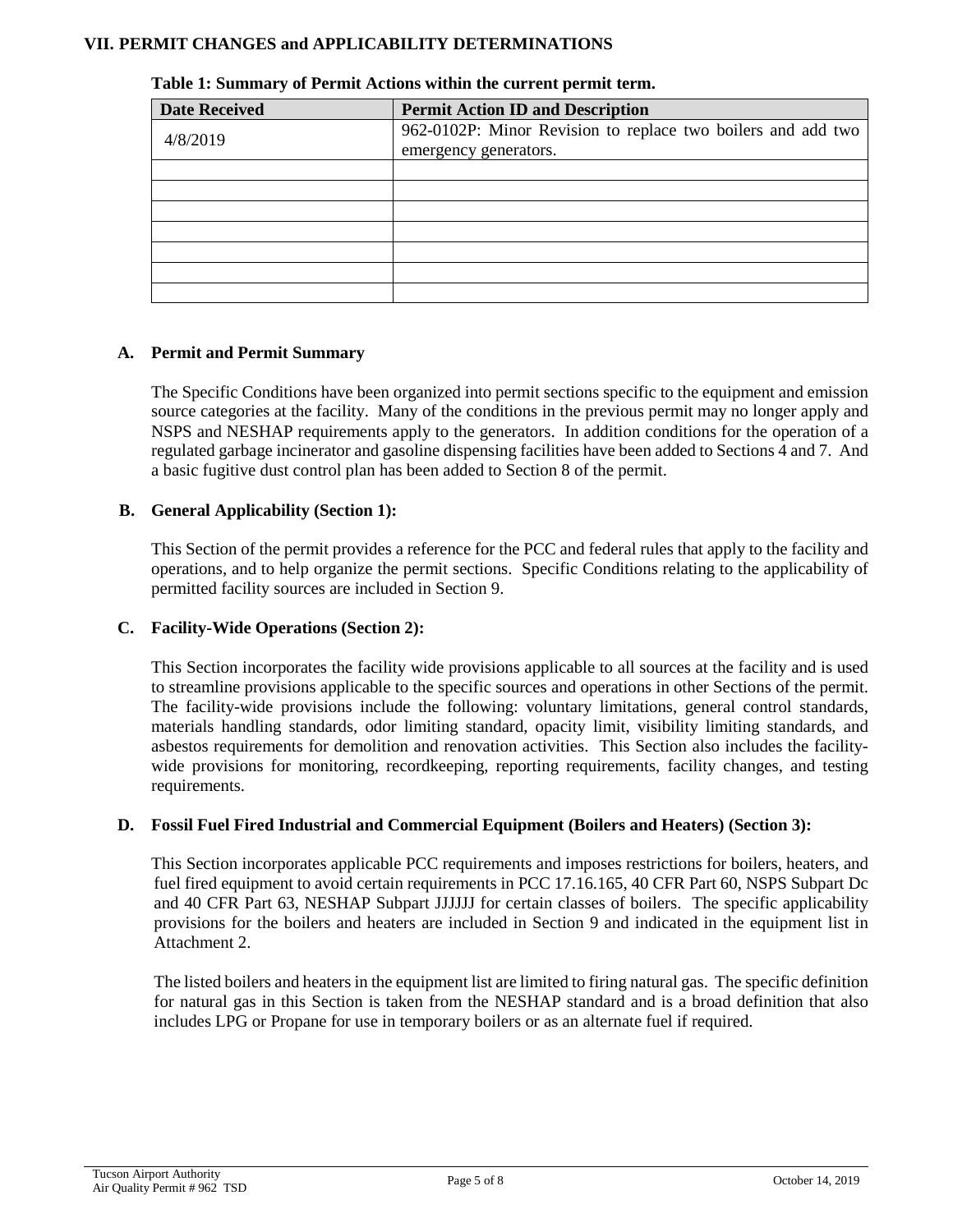## **E. Incinerator (Section 4):**

This Section contains requirements for an incinerator used by the Tucson Airport Authority (TAA) to incinerate *Regulated Garbage* that includes food scraps, galley refuse, food wrappers, packaging materials, agricultural commodities removed from international aircraft, and agricultural commodities confiscated by the U.S. Customs and Border Protection Agency (e.g. fruits and vegetables) that are required by law to be disposed of separately from domestic garbage to prevent bio-contamination.

The unit is subject to the new and existing stationary performance standards in PCC 17.16.170. The secondary chamber will be operated at temperatures above 1400 F in accordance with good modern practices to assure complete combustion and to minimize particulate and HAP emissions.

As a contraband and prohibited goods incinerator it is exempted from regulation under NSPS, Subpart EEEE as an 'Other Solid Waste Incineration Unit' in accordance with 40 CFR 60.6887(p) when operated by a government or similar agency such as TAA. In addition, the unit has an uncontrolled potential to emit using emission factors from AP-42, Section 2.1, Tables 2.1-2, 2.1-7, 2.1-9, and 2.1-12 of less than 3 tons of any regulated air pollutant.

Operating restrictions including federally enforceable permit conditions have been imposed on the incinerator that limit the amount of regulated garbage that can be incinerated including any segregated hospital/medical/infectious waste (if any). The conditions include the required recordkeeping to demonstrate compliance with the throughput limitations and Title 17 of the PCC. The controlled potential to emit waste combustor organics, metals, and acid gases using conservative AP-42 emission factors are orders of magnitude below the significance levels in PCC Title 17 using AP-42 emission factors.

# **F. NESHAP for Stationary Reciprocating Internal Combustion Engines 'RICE' (Section 5):**

This Section incorporates specific federal emission limits and management practices for the operation of compression ignition engines subject to 40 CFR Part 63, Subpart IIII. This section applies to emergency generators at the facility constructed before June 12, 2006. The federal requirements limit emergency engines to less than 100 hours per calendar year for maintenance and testing and emergency demand response and less than 50 of the 100 hours per year for non-emergency situations if they qualify per 40 CFR  $63.4211(f)(3)(i)$ . There are no limitations for the use of the emergency generators for true emergencies.

# **G. NSPS for Stationary Internal Combustion Engines 'ICE' (Section 6):**

This Section incorporates specific federal emission limits and requirements for installation and operation of compression ignition engines subject to 40 CFR Part 60, NSPS Subpart IIII. The federal requirements limit emergency engines to less than 100 hours per calendar year for maintenance and testing and emergency demand response and less than 50 of the 100 hours per year for non-emergency situations if they qualify per 40 CFR  $60.6640(f)(4)(ii)$ . There are no limitations for the use of the emergency generators for true emergencies.

# **H. NESHAP for Gasoline Dispensing Facilities 'GDF' (Section 7):**

This Section incorporates specific federal requirements for Gasoline Dispensing Facilities (GDF). The facility is required to comply with specific requirements depending of the monthly throughput and to maintain records of the monthly throughput of the facilities. This Section incorporates County requirements for an annual inspection of gasoline storage tanks' submerged fill devices and the vapor recovery system, all pumps, compressors, pipes, hoses, mechanical seals or other equipment that stores, handles, conveys, or control VOC's and HAPs.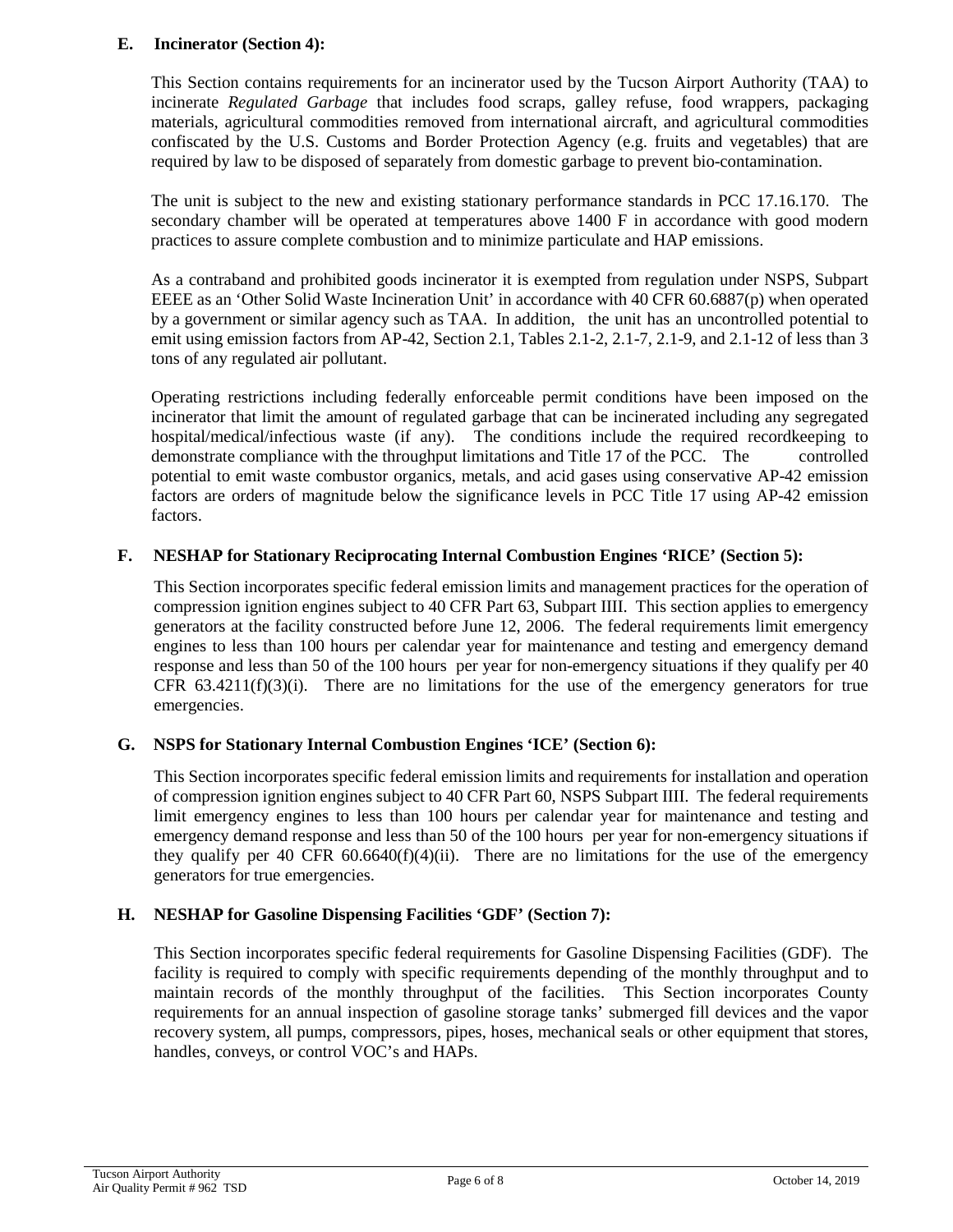### **I. Emissions from New and Existing Nonpoint Sources (Section 8):**

This section of the permit contains fugitive dust control standards and describes reasonably necessary and feasible precautions for the control of fugitive dust and airborne particulate matter to comply with I.E and I.F of Section 2 of the permit. The Permittee is required to document corrective actions taken in accordance with II.A. of Section 2 of the permit to comply with this section.

### **J. Specific Applicability Provisions (Section 9):**

This Section of the permit includes specific conditions on the applicability of permitted facility sources to include provisions related to the source categories, affected facilities, equipment, emission sources, installations, activities and operations at the facility.

Applicable steam generating units (boilers) that comply with Section 3 of the permit shall be considered to be compliant with PCC 17.16.165. The facility is required to submit a significant revision if the facility desires to fire fuels other than those allowed in Section 3 of the permit.

### **VII. Periodic Monitoring**

This is a Class II permit and as such does not include the mandatory submittal of a semiannual summary report of required monitoring or an annual compliance certification to the Control Officer. The permit requires the facility to maintain the required periodic monitoring records on site. An annual report is required to be sent to the EPA electronically for each NESHAP emergency generator with a site rating of more than 100 brake HP that operates or is contractually obligated to be available for more than 15 hours per calendar year for demand response in accordance with 40 CFR 63.6640(f)(4).

## **IX. Control Technology Determination**

No control technologies needed to be determined; the source is not subject to RACT, BACT or LAER.

### **X. Exclusion of PCC Particulate Matter Discharge Rate Standards**

The applicable PCC rules for the maximum particulate discharge rates are not normally included for Class II area source permits as explained below.

- For particulate matter sources, the calculated maximum particulate matter discharge rate, as provided in Title 17, yields maximum rates that far exceed the emissions expected from most typical area sources. For example a 200 ton/hour process source, which is typical for an average construction aggregate, screening operation, would be limited to a maximum particulate matter discharge rate of 40.4 lb/hour or 177 tons/year. This limit far exceeds estimated emissions from typical sources using EPA AP-42 emission factors and the source is far more likely to exceed opacity and visibility limiting standards well before reaching this limit.
- With regard to fuel burning equipment, PCC 17.16.165.C limits the emissions of particulate matter from commercial and industrial fossil-fuel fired equipment (including but not limited to boilers). This limit is not normally included in permits because allowable emissions are consistently over an entire order of magnitude higher than EPA AP-42 estimated potential emissions. The Chart below illustrates the point.